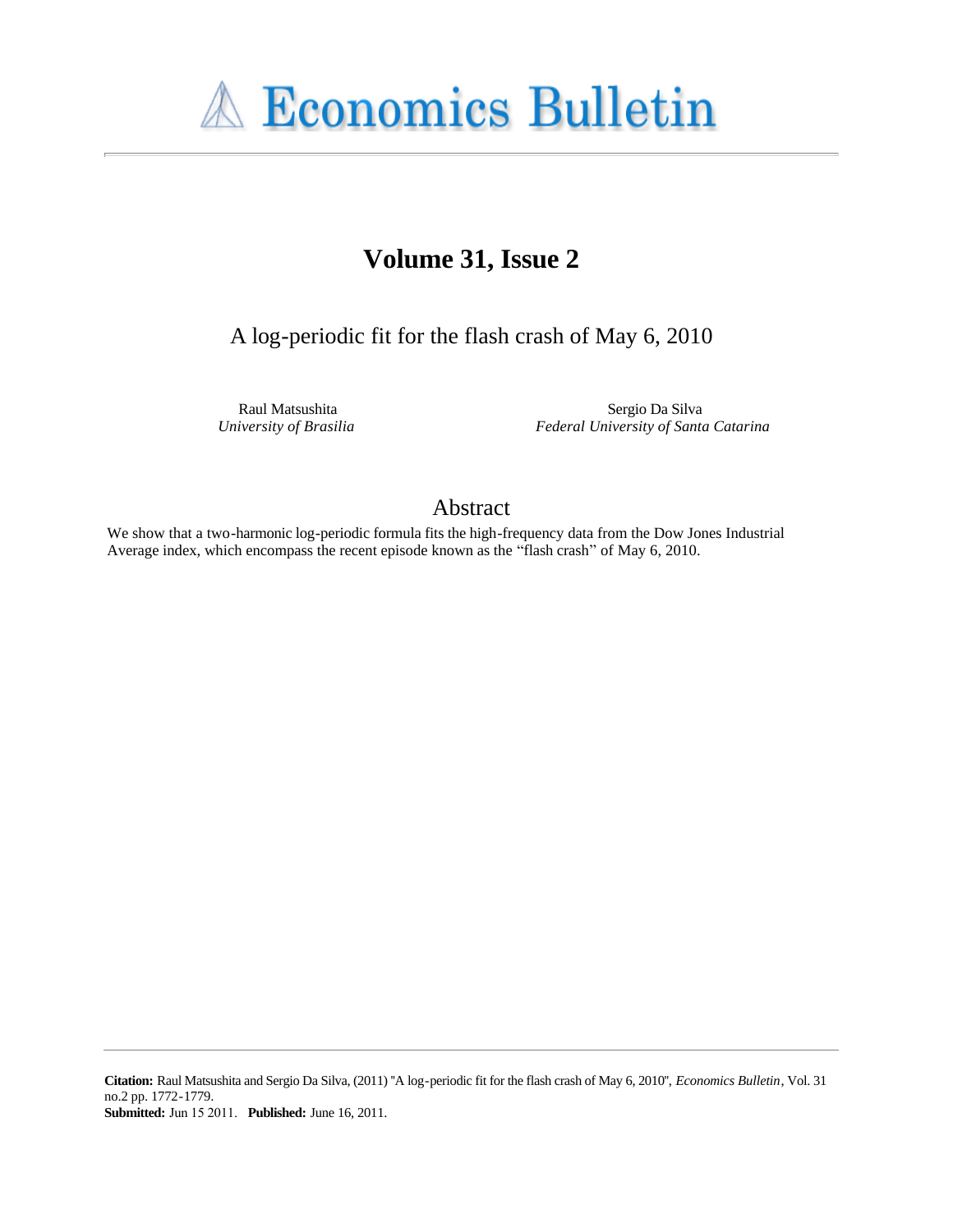### **1. Introduction**

The log-periodicity hypothesis proposes that financial crashes, like material rupture, can be governed by log-periodic formulas (Sornette and Vanneste 1992, Sornette and Johansen 2001, Sornette and Zhou 2002, Sornette 2003). One-harmonic and two-harmonic logperiodic equations have been employed to fit daily data (Sornette and Zhou 2002), and a three-harmonic formula has been used to fit anti-bubbles (bear markets) in the Nikkei (from 1990 to 1998) and future gold prices (from 1980 to 1998) (Johansen and Sornette 1999). The three-harmonic formula has also been shown by us to fit intraday data for both bubble and anti-bubble episodes (Matsushita *et al.* 2006). There are other works using intraday data (Cajueiro *et al.* 2009), and Cajueiro *et al.* (2009) also offer a literature review.

One explanation of the physics underlying the log-periodic formulas posits that cooperative imitation between traders in a bull market is responsible for log-periodicity to emerge because crashes could possibly result from the buildup of correlations. Selfreinforcing imitation in a bubble episode builds up strains that push the market to a critical point, from which sooner or later many traders will place the same order (that is, "sell") at the same time, thereby provoking a crash (Sornette 2003). It is imitation that makes the system periodic on the eve of a crash, and in that sense crashes are outliers with properties that are statistically distinct from the rest of the population.

Here, we show that a two-harmonic log-periodic formula fits well the data sampled at a one-minute frequency from the Dow Jones Industrial Average (DJIA) index ranging from September 1, 2009 to May 31, 2010. The data purposely encompass the recent episode known as the "flash crash" of May 6, 2010. On this day, the DJIA suffered its largest intraday decline, that is, 998.5 points. Most of the losses occurred between 2:40 pm and 3:00 pm, with a peak at 2:45 pm (Figure 1). The stocks of Accenture, for example, briefly traded for one cent. The crash, however, was followed by an almost immediate rebound.

What triggered the crash remains unknown, but some observers point to possible causes like computer-automated trades and error by human traders. However, if stock markets are viewed as complex systems, there is no need for a trigger to explain a crash (see Bak and Paczuski 1995 for the general case, and Mazzeu *et al.* 2011 for the flash crash). In particular, under the log-periodic hypothesis, after the critical time a crash may suddenly occur without any early warning signs. An initial rumor that the trigger was a trader who had typed a sell order for 16 billion shares of Procter & Gamble instead of 16 million was later dismissed by regulators. On October  $1<sup>st</sup>$ , 2010 the Securities and Exchange Commission issued a report blaming a sloppily executed sell order of one mutual-fund group (Waddel & Reed), which started to sell \$4.1 billion of "E-Mini" futures contracts through robot trading, taking account only of volume, not time or price. Some analysts blame an intermarket sweep order, anxiety over Greece"s bailout package, the British election's outcome, and simply two previous days' declines in the index. Even if not the main cause, robot trading through electronic platforms (such as Direct Edge and BATS), which executes trades in milliseconds, certainly played a role in magnifying the crash. Also, thanks to increasing high-frequency trading, correlations previously only seen across hours or days in trading time-series are now possibly showing up in timescales of seconds or minutes (Smith 2010). The buildup of correlations brought by high-frequency trading may thus explain the log-periodic nature of the flash crash.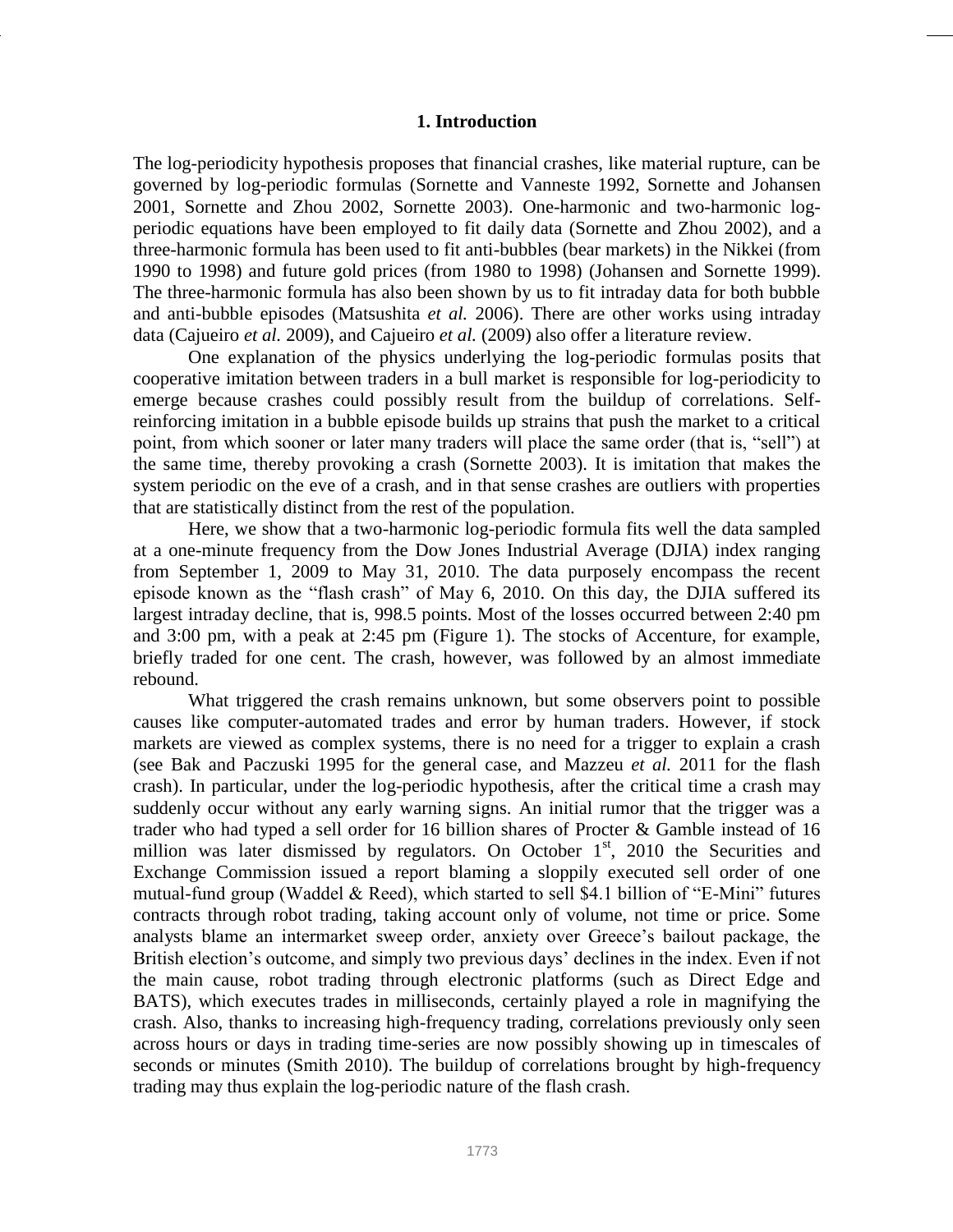#### **2. Results**

As observed, we collected data from the DJIA index sampled at a one-minute frequency from September 1, 2009 to May 31, 2010, totaling 65,534 observations. In line with the previous literature (Sornette and Johansen 2001, Sornette and Zhou 2002, Johansen and Sornette 1999) we considered in the analysis the price index itself rather than the returns. Recent developments of the log-periodic power law model consider returns (Lin *et al.* 2009). Indeed, in Lin *et al.* (2009) stochastic conditional expectations of returns describe continuous updates of the investors" beliefs and sentiments.

Let  $Z(t)$  be the time series of the DJIA index, where  $t = 1, \ldots, 65, 534$  minutes. Log-periodic cycles with a smooth trend component are described by a sum of log-periodic harmonics, that is,

$$
\ln Z(\tau) = A + B\tau^{\alpha} + \sum C_j \tau^{\alpha_j} \cos(j\omega_j \ln(\tau) + \phi_j), \tag{1}
$$

where  $\tau = t/30,000$  is a reparameterized starting time on the onset of the high-frequency bubble. Because the sample is large ( $1 \le t \le 65,534$ ), we reparameterize it and divide t by 30,000 in order to stabilize the estimation numerical method. (Taking 60,000 instead rendered the estimation unstable.) Term  $A + B\tau^{\alpha}$  is the trend across time, and A, B, and give its shape. Parameters  $\omega_j$ ,  $C_j$ , and  $\phi_j$  are, respectively, the angular log-frequency, amplitude, and phase of the *j*<sup>th</sup> harmonic. We set  $\tau = (t - t_c)/30,000 > 0$ , where  $t_c$  is the critical time. Unlike in our previous work (Matsushita *et al.* 2006), here  $\alpha_j$ ,  $\omega_j$ , and  $\phi_j$ need not be equal, and  $j = 2$  allows more flexibility for the adjustment.

From the starting date used for the fitting procedure  $t_{\text{start}} = 1$  (3:09 pm of September 18, 2009), the estimated critical time  $t_c = 3,552$  corresponds to the lower price observed at 9:32 am on October 2, 2009. (It is worth remarking that, on this day, there was the announcement of the US employment indicators.) The gaps between the trading days were ignored. From  $t = 24,335$  onwards, the series closely followed the log-periodic path given by the adjusted model. This data point corresponds to 11:17 am of December 18, 2009. Figure 2 shows that the two-harmonic fits well the natural logs of the DJIA index.

Table 1 shows the results for the parameters adjusted by nonlinear regression (performed using SAS 9.2). The mean square error of the fit in Figure 2 is 0.000124. For comparison, the case where  $j=1$  rendered a mean square error of 0.000255, which is almost two times greater than the mean square error for  $j = 2$ . That the two-harmonic logperiodic power law model (LPPL2) fits the data better than that of one harmonic (LPPL1) can be further justified using the information criterion of Akaike (AIC) and the Schwarz Bayesian information criterion (SBIC). Because we have a large sample ( $n = 61,983$ ) the cost of increasing the number of parameters is outweighed by the benefit of a better fit. Indeed, in the AIC

in the AIC  
AIC(LPPL1) = 
$$
-512,849 > AIC(LPPL2) = -557,529
$$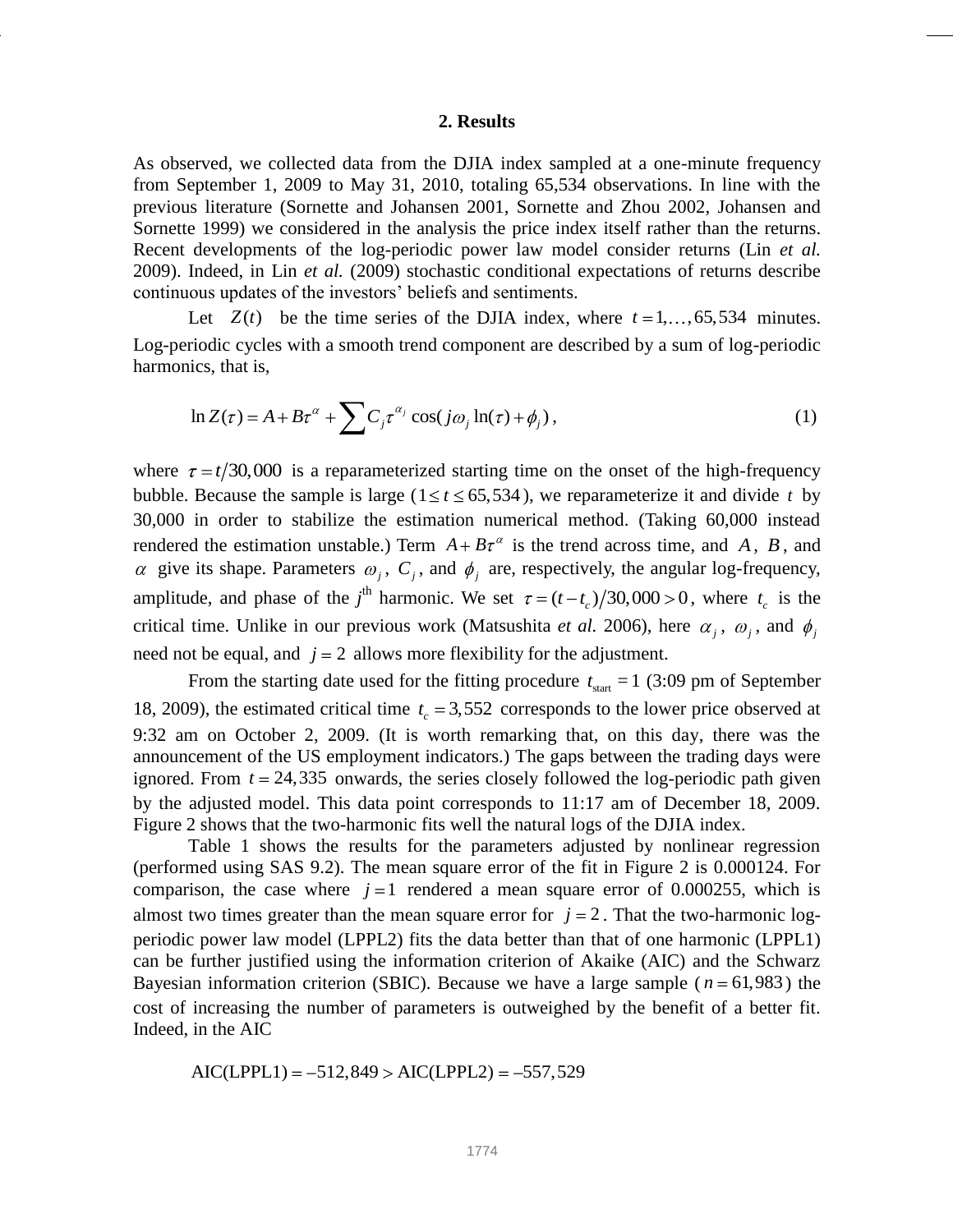and in the SBIC

#### $SBIC(LPPL1) = -512,785 > SBIC(LPPL2) = -557,430$ .

For robustness, we tested the stability of the fitting parameters by varying the size of the fit intervals through different time windows (Jiang *et al.* 2010). The windows were both squeezed and stretched. Figures 3 and 4 show overlaid fits with very similar patterns. In Figure 3 the size of the fit intervals were changed in steps of 592 minutes by squeezing the windows using a fixed end time at 10:09 am of May 25, 2010, and a starting time increasing from 3:09 pm of September 18, 2009 to 1:48 pm of October 26, 2009. In Figure 4 the same was done but now by stretching the windows considering a fixed starting time at 3:09 pm of September 18, 2009, and the end point increasing from 10:06 am of April 19, 2010 to 10:09 am of May 25, 2010. The values at the end of the range were extrapolated until 10:09 am of May 25, 2010 on the basis of the adjusted parameters.

## **3. Conclusion**

The flash crash of May 6, 2010 in the DJIA index was a crash in high-frequency trading. Log-periodic crashes are the result of the buildup of correlations thanks to imitation between traders in bubble episodes. Although robot trading may not be the culprit in triggering the flash crash, high-frequency trading may have generated correlations in timescales of seconds. This may explain the fact that we cannot dismiss the hypothesis of a log-periodic nature for the flash crash. In particular, this study showed that a two-harmonic formula fits well the data.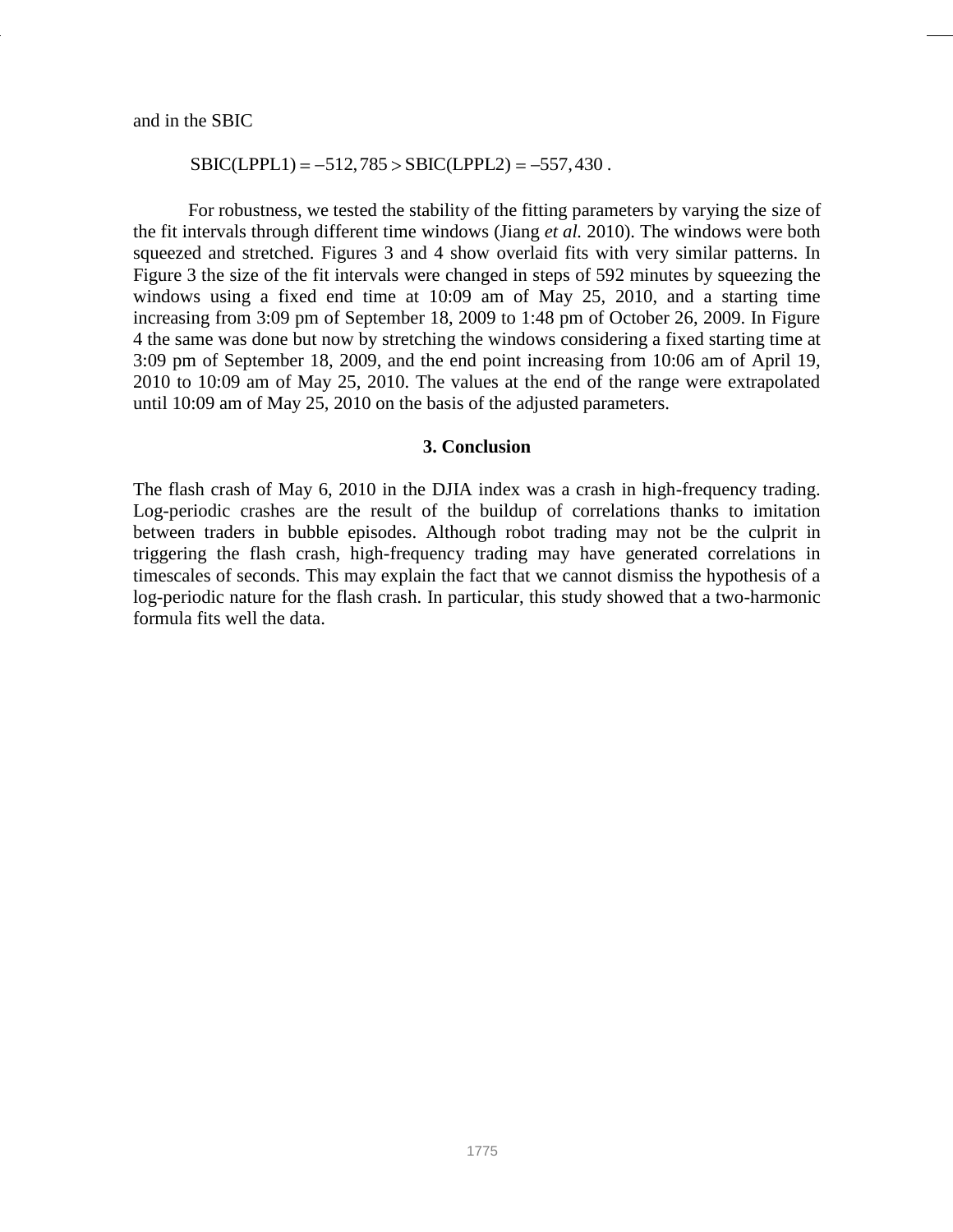| $\cdot$ $\sim$ $\cdot$ $\sim$ $\cdot$<br>coefficient | *** *** *** ******** ******* ** ***<br>estimate | approx.        | approx. 95% confidence limits |          |
|------------------------------------------------------|-------------------------------------------------|----------------|-------------------------------|----------|
|                                                      |                                                 | standard error | lower                         | upper    |
|                                                      |                                                 |                |                               |          |
| $\boldsymbol{A}$                                     | 9.289                                           | 0.001          | 9.288                         | 9.290    |
| $\boldsymbol{B}$                                     | $-0.037$                                        | 0.001          | $-0.038$                      | $-0.036$ |
| $C_{1}$                                              | 0.0081                                          | 0.0001         | 0.0079                        | 0.0083   |
| C <sub>2</sub>                                       | 0.0178                                          | 0.0001         | 0.0176                        | 0.0178   |
| $\alpha$                                             | $-0.60$                                         | 0.01           | $-0.61$                       | $-0.58$  |
| $\alpha_{1}$                                         | 1.42                                            | 0.03           | 1.36                          | 1.47     |
| $\alpha_{2}$                                         | 2.10                                            | 0.01           | 2.07                          | 2.13     |
| $\omega_{1}$                                         | 17.20                                           | 0.03           | 17.15                         | 17.26    |
| $\omega_{2}$                                         | 9.98                                            | 0.01           | 9.96                          | 10.00    |
| $\phi$ <sub>1</sub>                                  | 12.81                                           | 0.01           | 12.78                         | 12.83    |
| $\phi_{2}$                                           | 19.55                                           | 0.01           | 19.53                         | 19.56    |



Figure 1. Daily chart of the Dow Jones Industrial Average index during the May 6, 2010 flash crash.

10300

10200

10100

10000

9900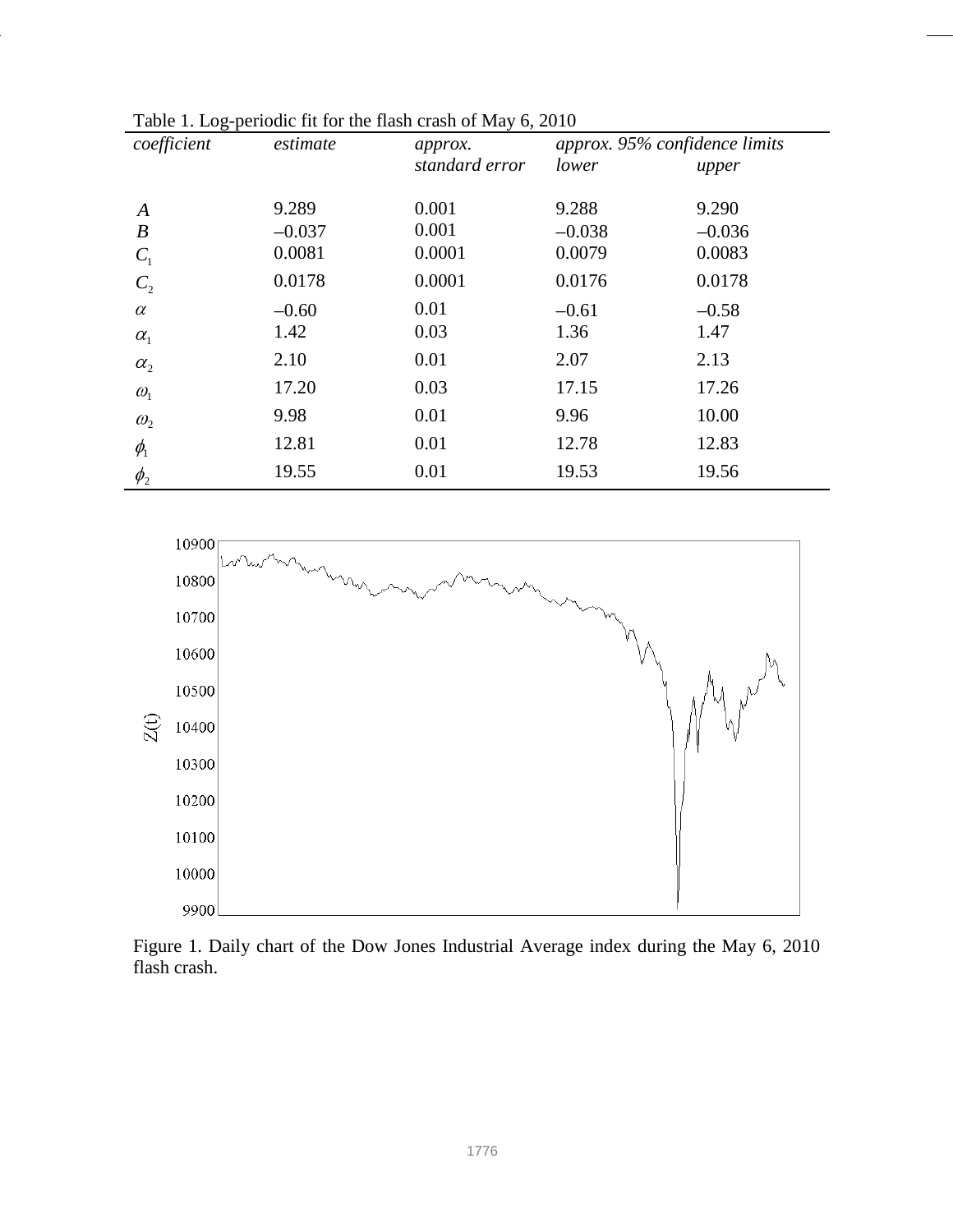

Figure 2. Critical time interval of the natural log of the Dow Jones Industrial Average index sampled at a one-minute frequency (October 2, 2009 to May 31, 2010) and a twoharmonic log-periodic fit. See Table 1.



Figure 3. Overlaid fits. The size of the fit intervals were changed in steps of 592 minutes by squeezing the windows using a fixed end time at 10:09 am of May 25, 2010, and a starting time increasing from 3:09 pm of September 18, 2009 to 1:48 pm of October 26, 2009. Twelve different time windows were considered, beginning with the longest of 61,984 minutes, then the subsequent one of 61,392, and so on, following steps of 592 minutes each. Horizontal solid lines represent the range of variation of the time windows whereas vertical dotted lines represent the starting time of each fit. The original fit seems stable.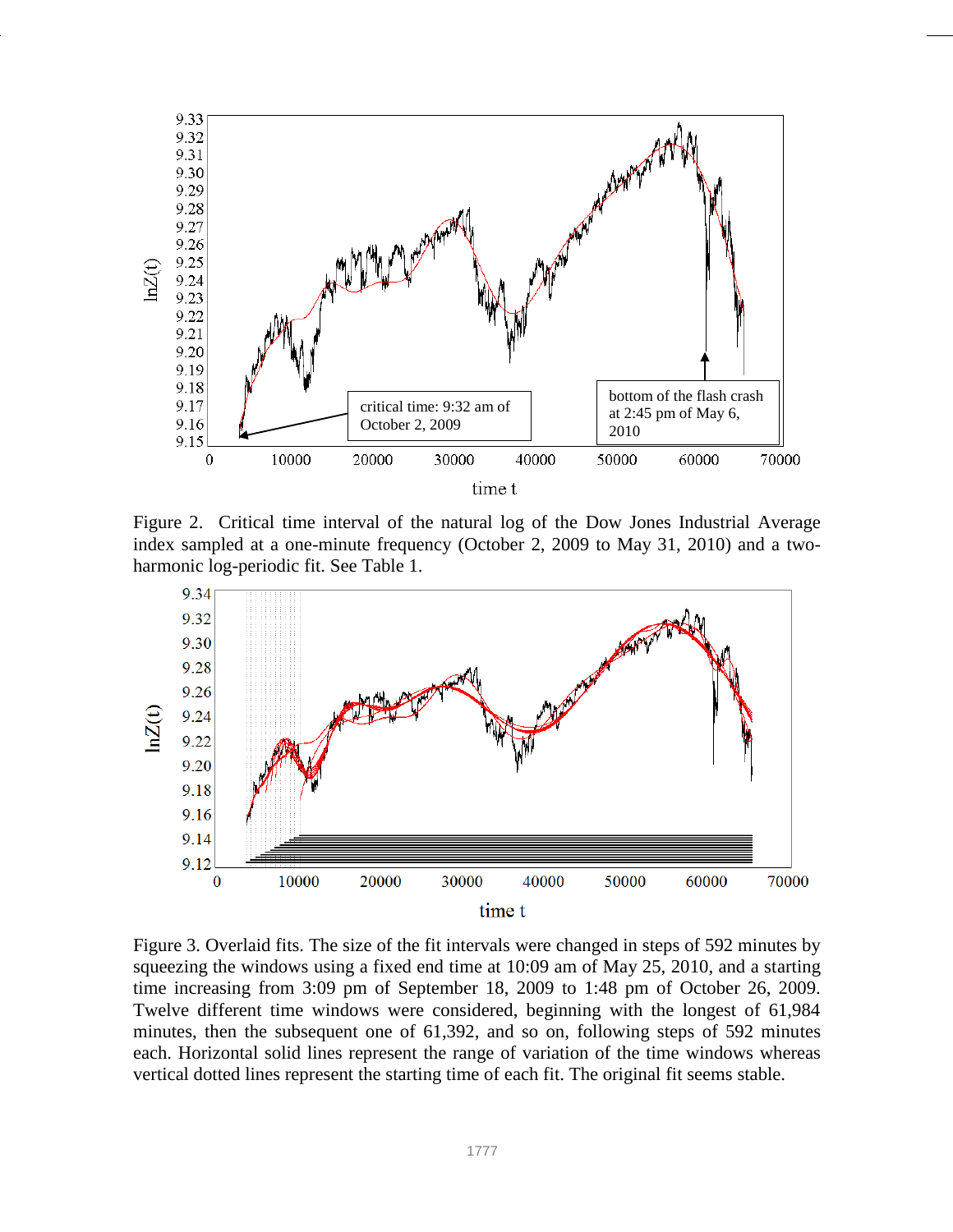

Figure 4. Overlaid fits. The size of the fit intervals were changed in steps of 592 minutes by stretching the windows considering a fixed starting time at 3:09 pm of September 18, 2009, and the end point increasing from 10:06 am of April 19, 2010 to 10:09 am of May 25, 2010. Twelve different time windows were considered, beginning with the shortest of 54,880 minutes, then the subsequent one of 55,472, and so one, following steps of 592 minutes each. The values at the end of the range were extrapolated until 10:09 am of May 25, 2010 on the basis of the adjusted parameters. Horizontal solid lines represent the range of variation of the time windows whereas vertical dotted lines represent the ending time of each fit. The original fit seems stable.